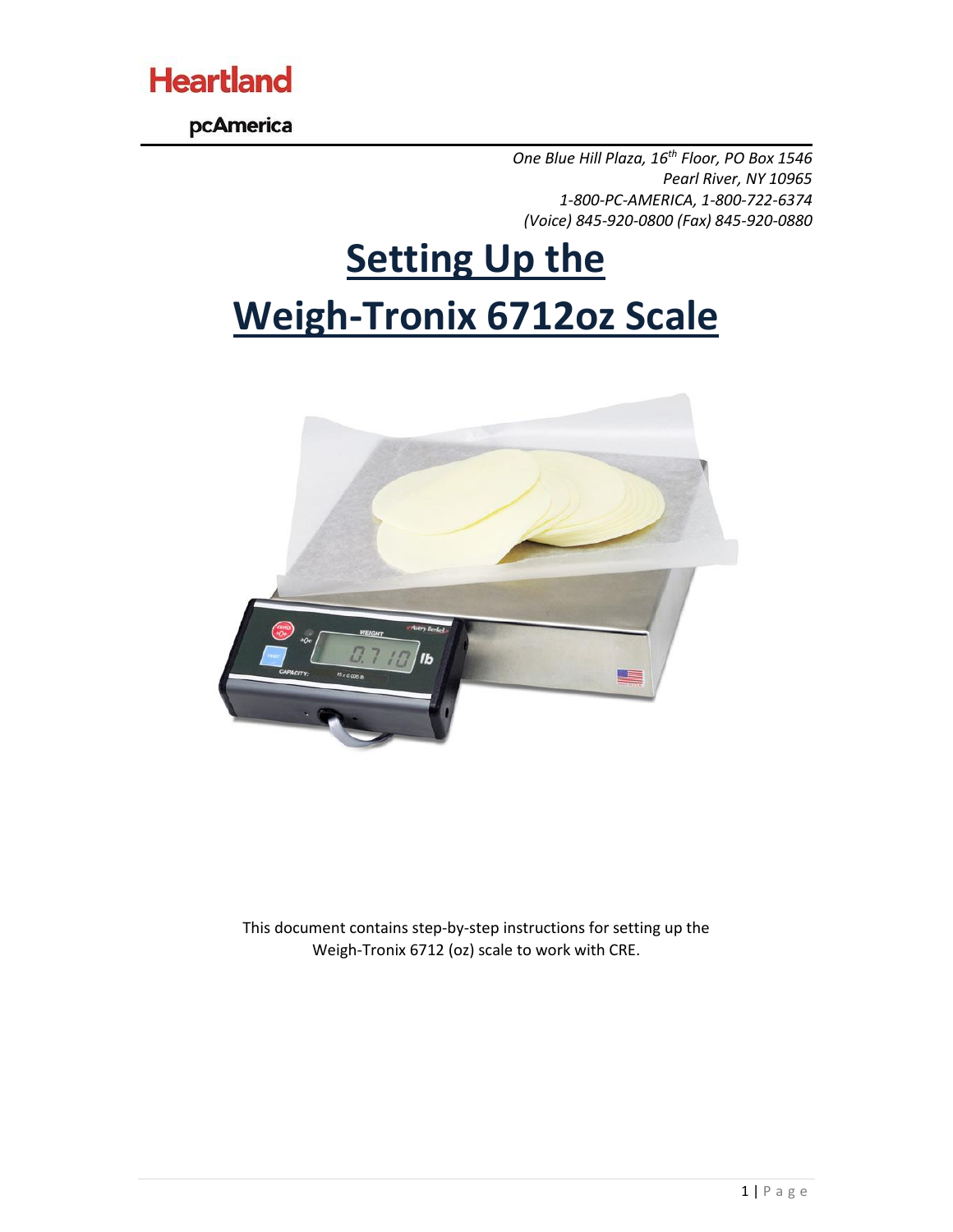## **Setting up the Weigh-Tronix 6712 (oz) scale**

After making any of the following changes to the scale you will need to contact Weights and Measures to make sure the scale is certified and weighing items properly.

To set up the Weigh-Tronix 6712 (oz) scale for operation, follow these steps.

- **1. Remove Plastic Plug, Press button. Until (diag displays on the scale)**
- **2. Press Zero Until (Conf Displays)**
- **3. Press Test (Filt)**
- **4. Press Zero (Baud)**
- **5. Press Test (Current Baud Rate)**
- **6. Press Zero to change Baud Rate (Needs to show 96-E)**
- **7. Press Test to confirm Selections**
- **8. Press Zero Until (Done displays)**
- **9. Press Test again**
- **10. Restart Scale (pull power)**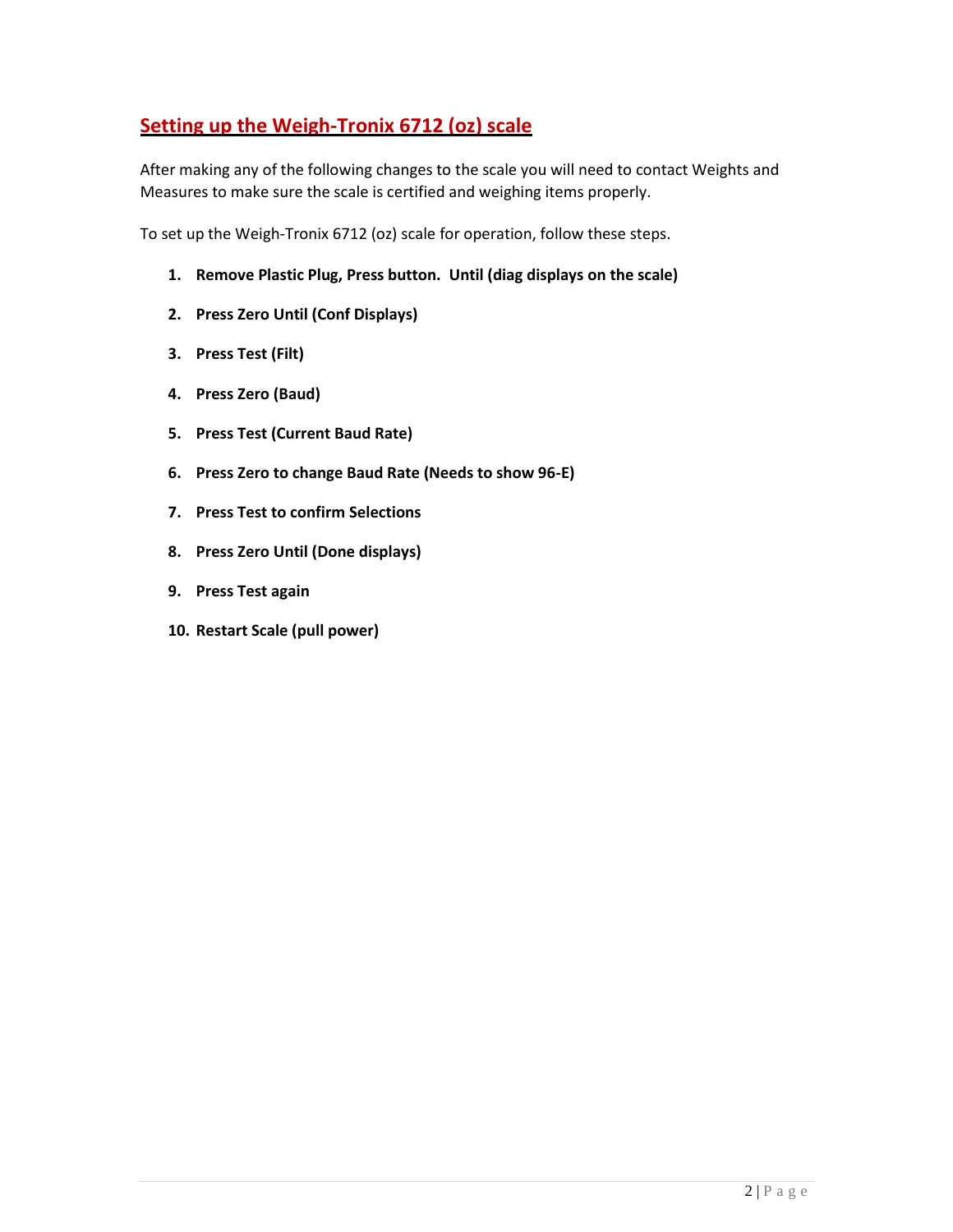## **Setting up the Weigh-Tronix 6712 (oz) scale to work with CRE**

Once the Weigh-Tronix 6712 (oz) scale is setup, connected to the computer, and powered on, you can set up CRE to use it as a weight scale. To do so, start your computer, start CRE, select **Manager**, provide the requested credentials, and follow these steps.